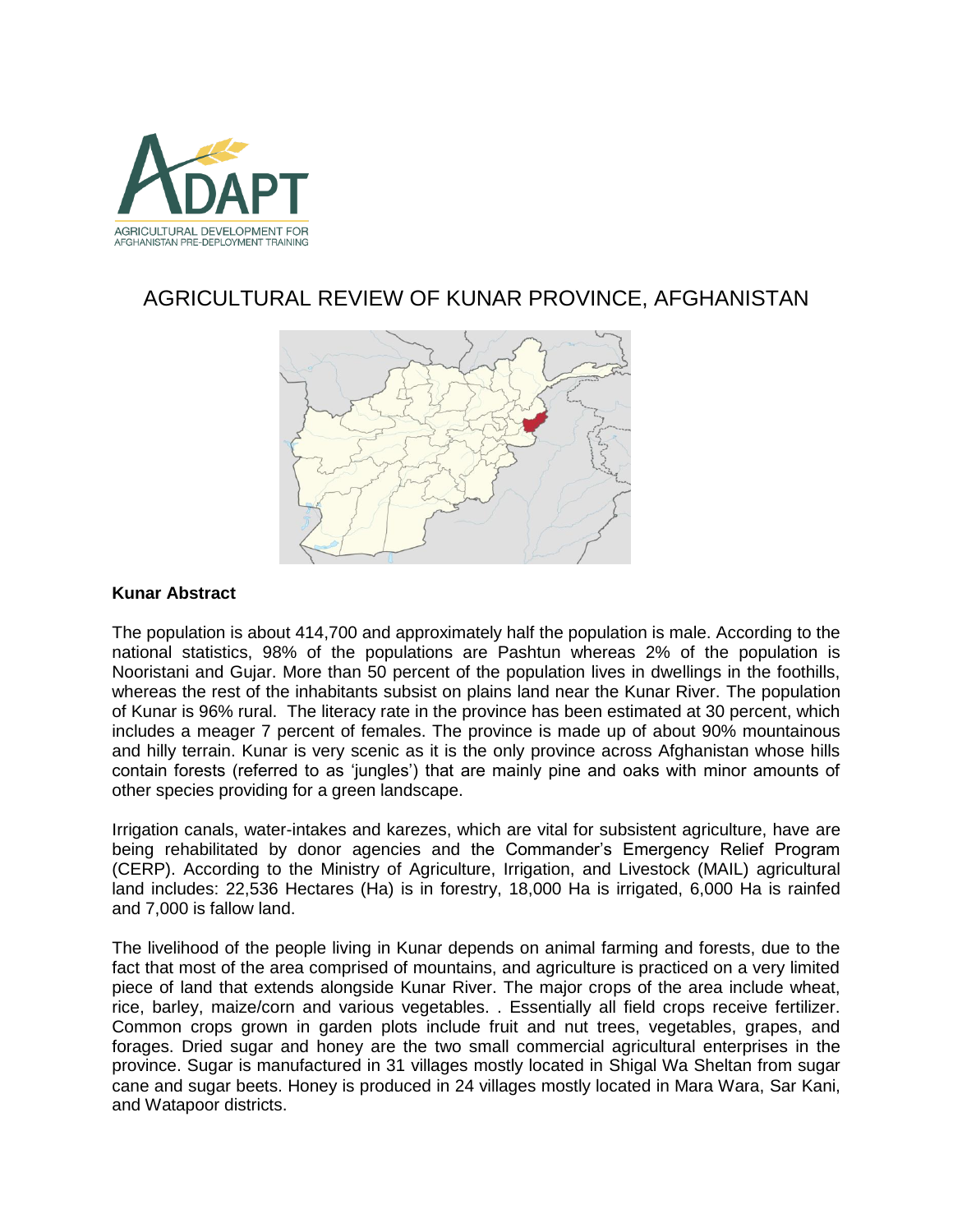A small Kuchi population exists with an estimated 13,000 in winter dwindling down to just over 1,000 in summer. The migration is to the provinces north and west of Kunar to gain better grazing in cooler areas.

Commercial activity in Kunar is related to trade in timber and gems products. Agriculture was a major source of revenue for 74% of households with 79% of rural households owning or managing agricultural land or garden plots. Rural areas derive 33% of income from trade and services and 28% earn income through non-farm related labor. Livestock production provides income for 50% of rural families. In 2005, 43% of households in Kunar reported taking out loans. Of these loans, a small percentage was used to invest in economic activity such as agricultural inputs (6%). This indicates that virtually all small farmers do not require credit or at least a minimal amount of credit to farm each year.

Livestock and poultry ownership is represented by 94% rural households. Commonly owned livestock are cattle, sheep, goats, oxen and poultry.<sup>i</sup>

## **Soils**

Alluvial sub-soils with loess top soils are common in the valley areas. These are calcareous soils with relatively high calcium carbonate (CaCO3) contents. Consequently, soil pH is generally high ranging 8.0 – 8.5. These soils respond well to tillage and nutrients. Due to the high silt percentage, flood and furrow irrigation is possible. Upland grazing areas are likely to be very gravelly, but have the same high CaCO3 characteristic as the alluvium soils in the valleys. These soils will sustain forages if sufficient water is available and will respond well to nitrogen applications. Deep rooted legumes will have difficulty in these soils due to limited root penetration and microbial activity. Soil surveys have been taken in Kunar and will be available at the PRT in Asadabad and the Agribusiness Development Team archive.

An excellent land cover map of Kunar depicting cultivated land, forests, grazing, and fruit production is available:

<http://www.cawater-info.net/afghanistan/maps/kunar.pdf>

# **Crop Production**

Wheat is the predominant cultivated crop for Kunar. Wheat is grown in the winter which allows for a subsequent summer crop to be grown after the wheat is harvested (double cropping) if there is sufficient irrigation available for the summer crop. Barley is also a winter crop produced on a small basis that may be followed with a summer commodity.

Rice is a significant crop for Kunar and can provide supplemental income. Rice requires a reliable irrigation source both in timing and quantity. Corn is produced mainly for livestock feed, but there is some human consumption. Corn has a very high water requirement throughout the growing season and intermittent irrigation is unsatisfactory for adequate yields.

Wheat, barley, rice and corn all require nitrogen and phosphorus at rates of 100 kg/Ha of Diammonium Phosphate followed with 180 to 260 kg/Ha of urea. Certified seed for wheat and barley is critical for good yield potential. Hybrid corn seed is a must for acceptable production. Rice can be varietal or hybrid depending on the producer. Quality seed and nutrient management are opportunities for improvement in the Kunar agricultural system.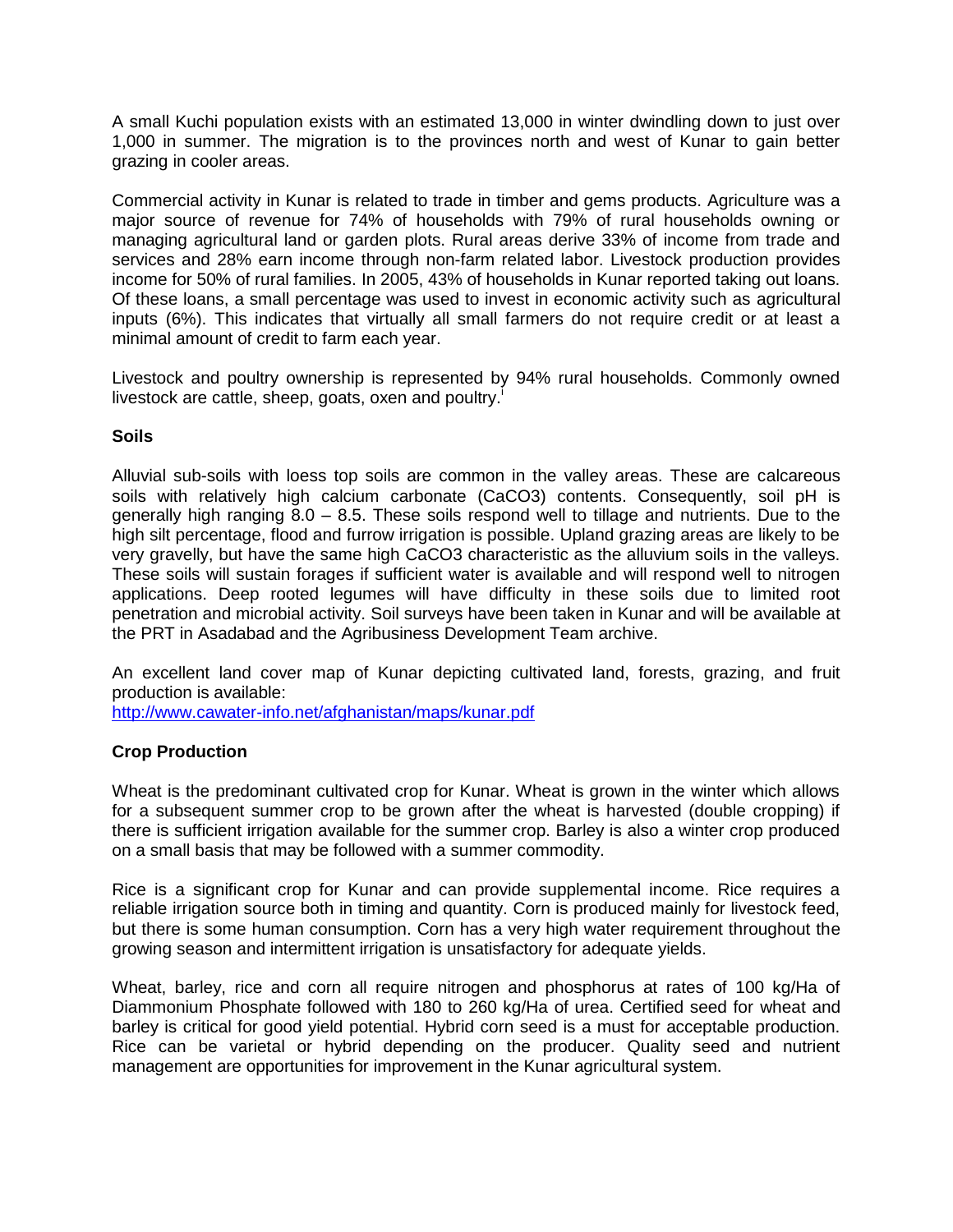| Commodity               | Irrigated |         | Rainfed   |                  | Total  |         |
|-------------------------|-----------|---------|-----------|------------------|--------|---------|
|                         | Area (Ha) | Yield   | Area (Ha) | Yield            | Area   | Yield   |
|                         |           | (mtons) |           | (mtons)          | (Ha)   | (mtons) |
| Wheat                   | 15,000    | 38,000  | 6,000     | 3,000            | 21,000 | 41,000  |
| <b>Total Farm Value</b> |           |         |           | 1.21 billion Afs |        |         |

MAIL

| Commodity    | Area (Ha) | Yield (mtons) | Farm Value (Afs) |
|--------------|-----------|---------------|------------------|
| Barley       | .178      | 2,379         | 65.4 million     |
| Rice         | 8,320     | 19,240        | 923.5 million    |
| Maize (corn) | 9,289     | 14,490        | 167.2 million    |

MAIL

Industrial crops are usually oilseed crops such as cotton, peanuts and soybeans. These are also high protein commodities which would supplement human nutrition as well as enhance livestock and poultry production. Unfortunately, these crops have not been emphasized in Kunar. The soils are certainly capable of sustaining these crops. A bonus is realized with peanuts and soybeans because they are legumes which fix their own nitrogen. By creating nitrogen, these crops are excellent rotation crops providing some nitrogen for the following winter grain crop and eliminate the requirement for urea for the crops own use.

# **Vegetable Production**

Vegetables are grown almost exclusively for subsistence in compound gardens.

# **Fruit Production**

Commercial fruit production is very limited in Kunar according to the MAIL. Most compounds will produce fruit and nuts for family consumption with very little surplus available for sale.

| <b>Commercial Fruit Production in Kunar</b> |    |       |        |             |    |       |       |       |       |
|---------------------------------------------|----|-------|--------|-------------|----|-------|-------|-------|-------|
| Peaches                                     |    |       | Almond | Pomegranate |    |       | Apple |       | Grape |
| mtons                                       | Ha | mtons | Ha     | mtons       | Ha | mtons | Ha    | mtons | Hа    |
| $\mathcal{L}$                               |    |       |        | 60          |    |       |       |       |       |

MAIL

# **Coops and Associations**

Kunar has a history of service type cooperatives. These coops are organized to realize advantages on input purchases with some marketing of commodities when surpluses are attained. Associations are normally more business oriented with focus on supply and value chain enhancement. Associations are usually commodity specific and coops more general.

| <b>Cooperatives in Kunar</b> |         |         |                        |         |         |  |
|------------------------------|---------|---------|------------------------|---------|---------|--|
| Number of Members            |         |         | Number of Cooperatives |         |         |  |
| 2010-11                      | 2009-10 | 2008-09 | 2010-11                | 2009-10 | 2008-09 |  |
| 3374                         | 3449    | 2710    |                        |         |         |  |

MAIL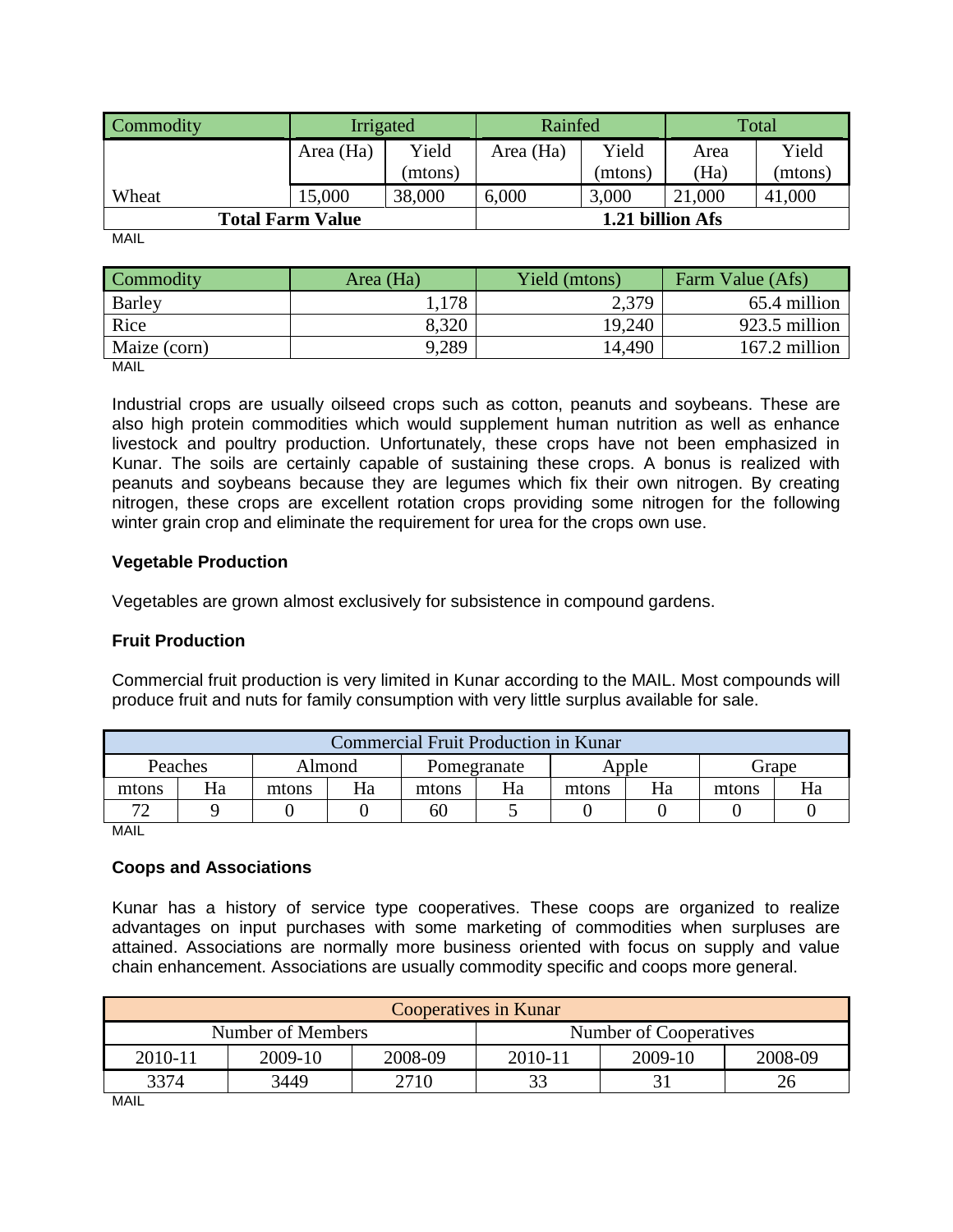| Agricultural Cooperatives Sales, Shares, and Area in Kunar |         |                              |           |         |                                |         |         |  |
|------------------------------------------------------------|---------|------------------------------|-----------|---------|--------------------------------|---------|---------|--|
|                                                            |         | Members' Share in 1,000 Afs  |           |         | <b>Total Hectares in Coops</b> |         |         |  |
| $2009-10$                                                  | 2008-09 | 2010-11                      | $2009-10$ | 2008-09 | 2010-11                        | 2009-10 | 2008-09 |  |
|                                                            | 19      | 1052                         | 2718      | 2523    | 2432                           | 2542    | 2220    |  |
|                                                            |         | Surplus Sales in 1,000 mtons |           |         |                                |         |         |  |

MAIL

| Fertilizer Distributed by Agricultural Services Cooperatives in Kunar |     |  |  |
|-----------------------------------------------------------------------|-----|--|--|
| DAP (diammonium phosphate) in metric tons<br>Urea in metric tons      |     |  |  |
| 459                                                                   | 242 |  |  |

MAIL

#### **Livestock and Poultry**

Kunar has a variety of livestock and virtually every compound owns poultry. The availability of grazing and production of wheat and corn supports livestock and poultry better than most provinces. However, lack of protein is a limiting factor in providing nutrition capable of better productivity.

|                   | Household ownership (%) |
|-------------------|-------------------------|
| Cattle            | 88                      |
| Oxen              | 50                      |
| Horses            | 1                       |
| Donkey            | 34                      |
| Camel             | 1                       |
| Goats             | 63                      |
| Sheep             | 51                      |
| Poultry           | 92                      |
| Source: NRVA 2005 |                         |

Animal health is recognized as a critical component in all aspects of animal production. Kunar has enjoyed major attention from NGOs and the government in providing animal health care providers and facilities. Veterinary Field Units are privately operated clinics that are staffed by trained professionals and/or para professionals. The support of the current units and the creation of new clinics is an ongoing priority for the government. ADTs have provided training and supplies for the field units in the past.

Kunar Veterinary Field Units (VFUs):

| Asadabad                        | <b>Muhammad Ghalib</b> | <b>DVM</b> |
|---------------------------------|------------------------|------------|
| Asadabad                        | Said Noroddin          | Paravet    |
| <b>Kunar Khas</b>               | Muhammad Khetab        | Paravet    |
| Kunar Khas                      | <b>Bahader</b>         | <b>DVM</b> |
| Narang Lamatak                  | Manawar Khan           | Paravet    |
| Noorgal                         | <b>Muhammad Rahim</b>  | Paravet    |
| Noorgal                         | Said Hanif             | Paravet    |
| Noorgal (Lod Lam)               | Wahdatullah            | Paravet    |
| Noorgal                         | Muhammad Amin          | <b>DVM</b> |
| Sarkani                         | Abdul Hadi             | Paravet    |
| WataPur Sematam                 | Abdul Ghani            | Paravet    |
| Marawara                        | Abdul Ghani            | Asst. Vet  |
| (Afghan Veterinary Association) |                        |            |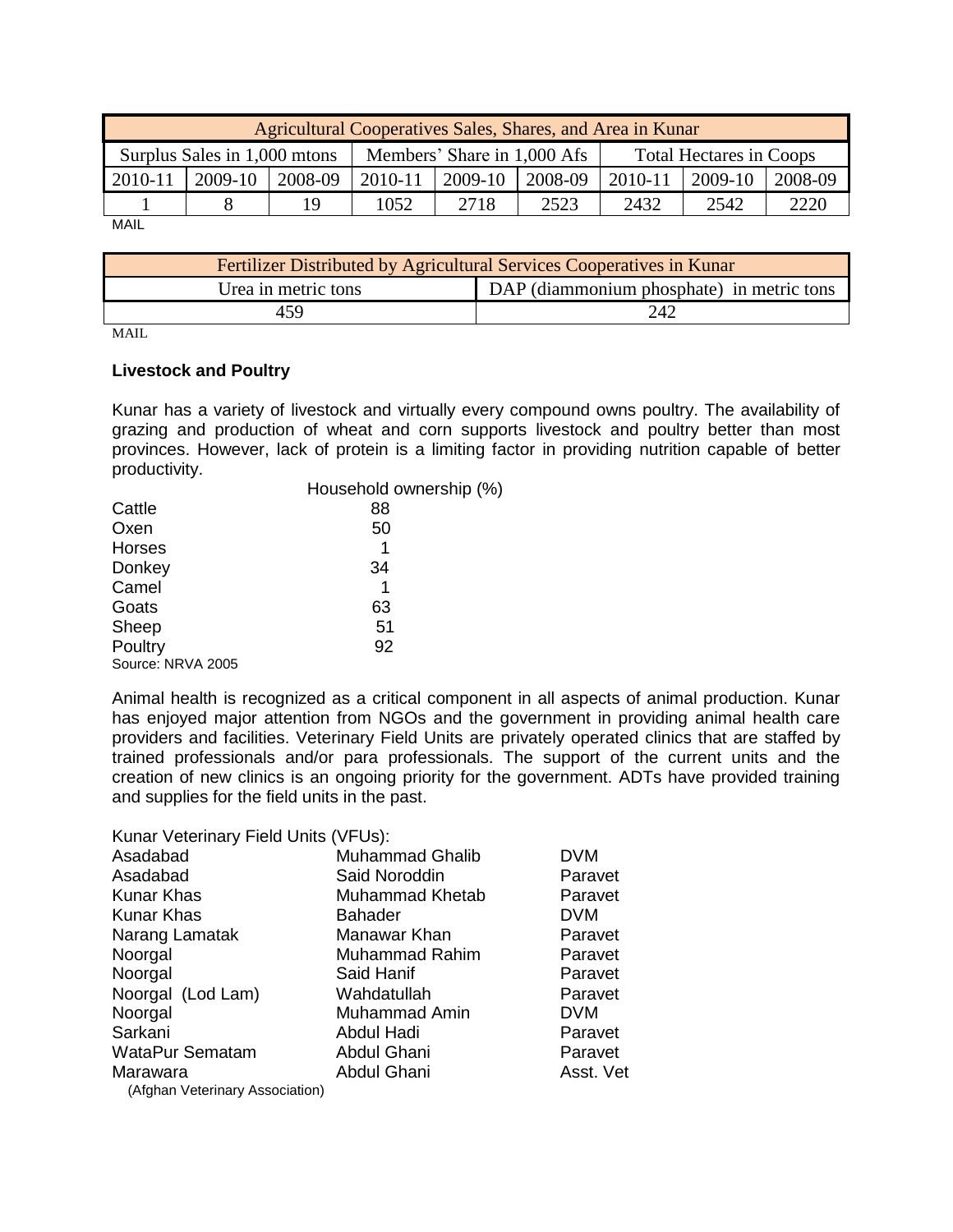## **Dairy**

Milk production is prevalent throughout Kunar. Cattle, sheep and goats are milked for human consumption through various dairy products. An excellent survey and assessment of the potential for enhancement of dairy production and marketing was conducted by the Agriculture Development Association for Afghanistan (ADAA) in 2008. A document was produced providing all the survey numbers of animals and production by district. Recommendations for increased production and marketing opportunities are discussed. The document may be downloaded here: [http://asmedproject.info/joomla/images/Assessments/need\\_assessment.pdf](http://asmedproject.info/joomla/images/Assessments/need_assessment.pdf)

The shortage of protein feeds will limit productivity of dairy animals and should be recognized as a parallel initiative. Producing soybeans, peanuts, and cotton would substantially increase the available proteins for animal nutrition.

#### **Organizations Supporting Kunar**

| DAI-Development Alternatives, Inc.<br>Chemonics | ARD-Agriculture Research for Development<br><b>Mercy Corps</b>               |
|-------------------------------------------------|------------------------------------------------------------------------------|
| Relief International                            | MADERA - Mission d'Aide au Développement des                                 |
| Peace Dividend Trust                            | <b>Economies Rurales</b><br><b>IRD-</b> International Relief and Development |
| Afghan Aid                                      | IFHope-Interational Foundation of Hope                                       |

## **Kunar Provincial Development Plan**

The *Kunar Provincial Development Plan* provides a good base of fundamental assessments by the Afghan citizens, their government and the supporting donor countries that were present. The plan is useful to supporting organizations because it identifies the areas that the Afghans have identified through their own assessment process that are critical to capacity building. Incorporating the Plan in the development strategic initiatives will insure that the Afghan people will be supportive of the efforts and that they can be credited for the identification of the activity. Agricultural and Rural development policy should be driven from the ground up. This approach will also bridge gaps within villages and tribal alliances.

The following is a summary of some of the key areas they identified in the plan that are will remain relevant for the foreseeable future:

#### Kunar Agriculture and Rural Development<sup>ii</sup>

Work towards eliminating illicit agricultural production and reducing the level of poverty. Assist farmers with their capabilities to increase yields and profits. Maintain and improve the natural resources of agricultural lands. Construct new irrigation control devices and improve existing canals and karezes. Larger infrastructure projects such a major dams would create electricity and improved water supply. Good management of water distributions is very important as well as the maintenance of the water systems. Shortage of drinking water and irrigation water was identified as a major priority.

Ministry of Agriculture, Irrigation, and Livestock (MAIL) is not adequately represented at some districts and improved production will be difficult to achieve without leadership from Ministry. With very little resources, signs of improvement have been slow in the agriculture and administrations sectors. Women have not received enough support from the MAIL.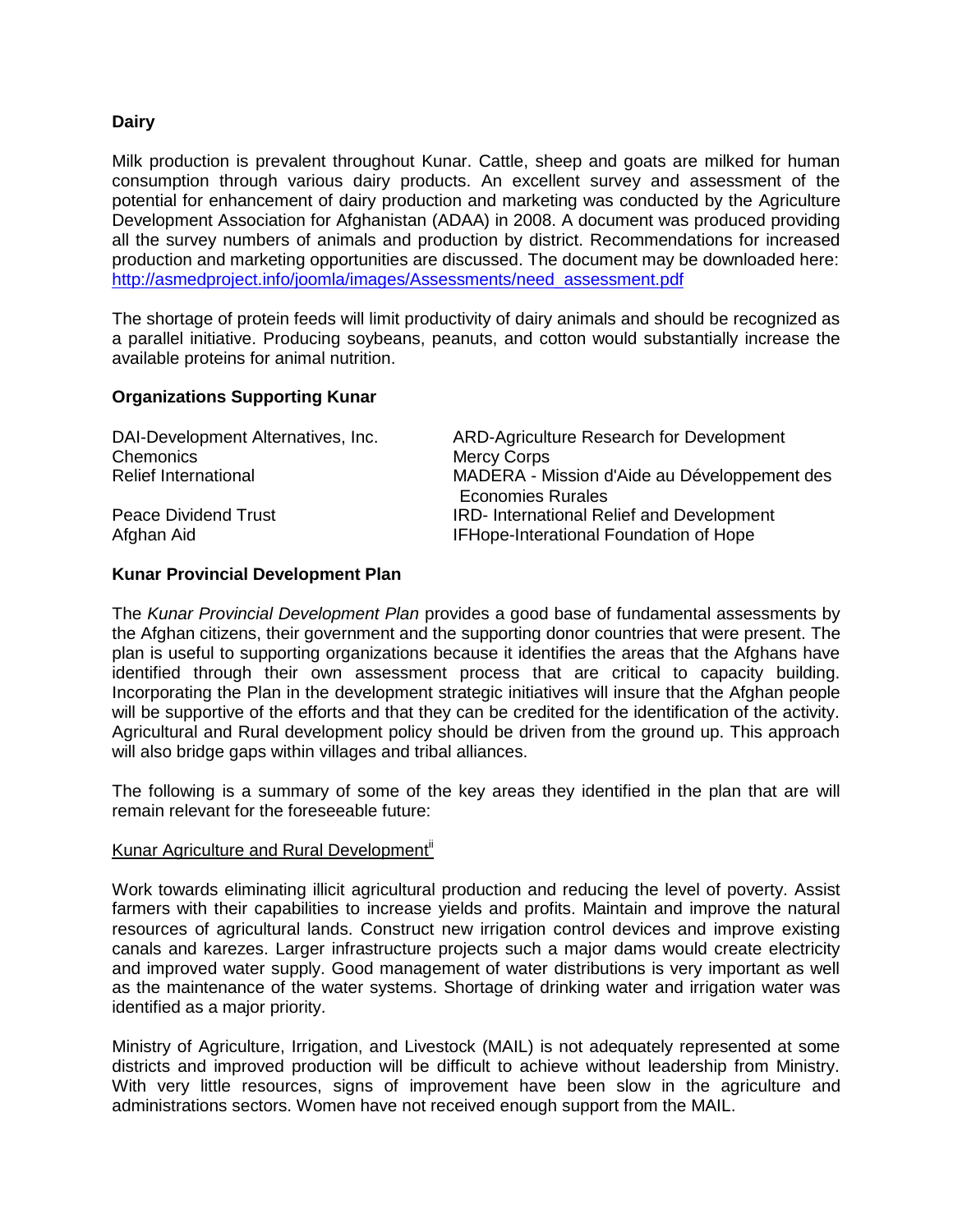## Priority Issues:

- $\ddot{\phantom{a}}$ Constructing walls, to prevent floods from hitting the agricultural zone
- $\ddot{\phantom{a}}$ Healthy drinking water
- Asphalting the roads so agricultural produce comes to market easily
- Constructing large and small dams to capture water
- Improve irrigation system for agricultural lands  $\ddot{\phantom{a}}$
- Livestock development and increased forage production
- Expand cooperatives/associations under Director of Cooperatives  $\ddot{\phantom{a}}$
- Education of farmers in production and literacy
- Continue improvement of veterinarian support
- Provide better access to artificial insemination for improved animal production
- Revitalizing forests and redevelopment
- Create system to market dairy products with processing
- Continue to evaluate possible fish farm production
- Create more opportunities for rural jobs that are not farm labor

# **Agribusiness Development**

National Guard Agribusiness Development Teams from California, Iowa, and Illinois have served in Kunar province since late 2009 with great accomplishment. The teams have provided training for MAIL personnel as well as farmers in crop production, livestock care, fruit and vegetable marketing, female agricultural entrepreneurship, and many other initiatives.

Future ADTs will benefit from the work already accomplished in Kunar. The general maturity of the agricultural system in Kunar should be realized and development programs planned accordingly. The presence of the Afghan government is relatively robust in Kunar and all efforts must incorporate the government in planning and implementing programs. Using the Kunar Provincial Development Plan as a benchmark, continued assessment activity must occur to justify new projects and programs. Resource management of watersheds must be a fundamental goal of the people and supporting organizations to provide for sustainability.

Assisting the government in forming commodity associations that address the supply and value chains of different commodities is a proven method of developing agricultural systems. A critical component of the agricultural economy that is overlooked many times is the businesses that support the system. Creating agribusiness councils to identify weaknesses and strengths in the supply chain is a proven concept in most developed countries. These councils are also fertile grounds for training the shop owners on how to assist their customers on deciding the best inputs for their crops and how to better care for their animals.

Improving marketing opportunities of perishable commodities is a huge challenge in Kunar. The lack of electricity precludes cold storage facilities and poor road infrastructure restricts movement of produce to local bazaars. However, working with the MAIL to create educational events training farmers on grading and packing the produce can begin the process of improving the chain. MAIL should be encouraged to support the formation of a produce association that can provide a sufficient supply of the produce to meet identified demand with a good product. This is the first of many steps that must be made for development to evolve. Applying good Extension programming, as just described, will accomplish many of the goals development teams will generate.